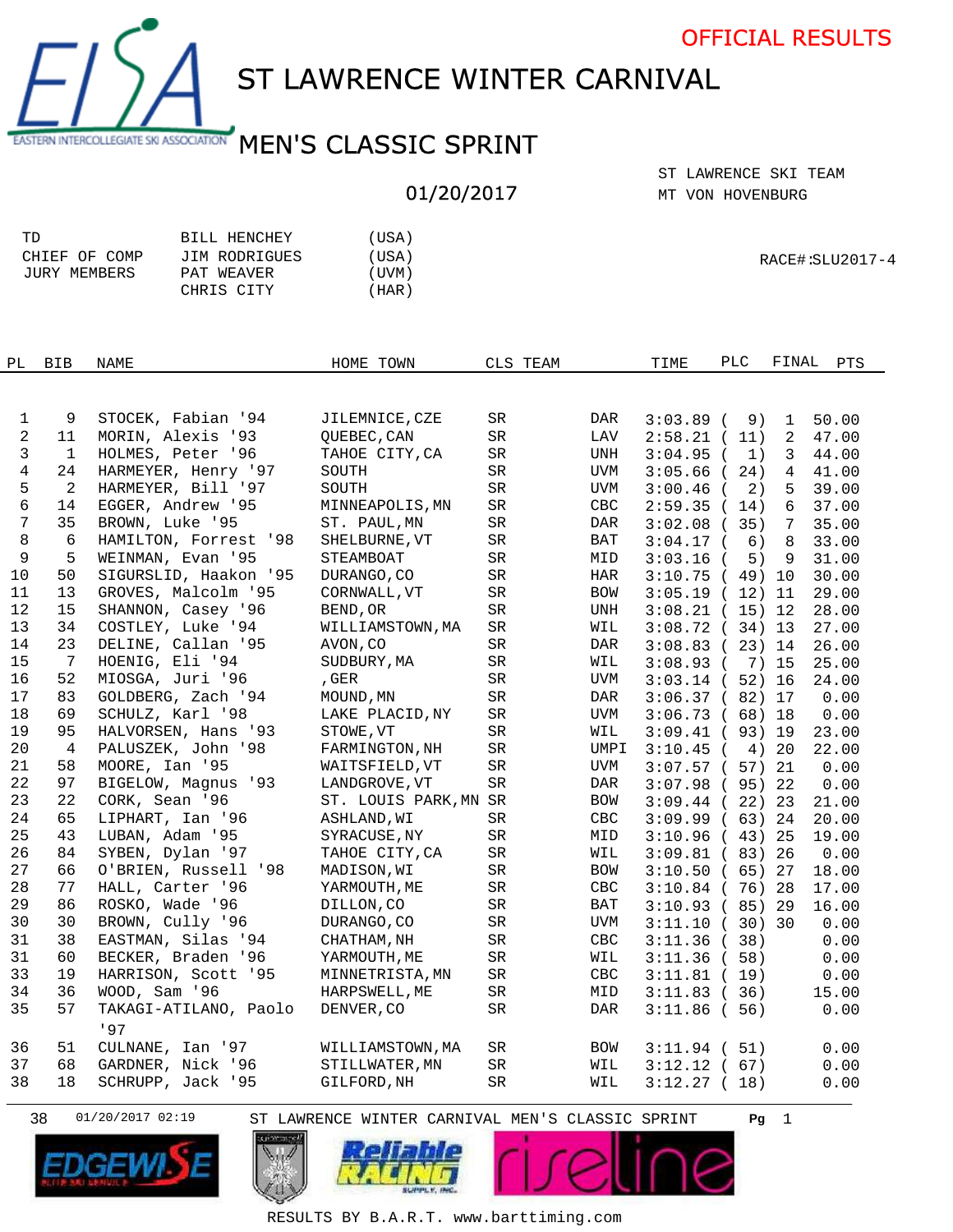| РL | <b>BIB</b>     | NAME                                 | HOME TOWN                     | CLS TEAM   |             | TIME                       | PLC | FINAL<br>PTS |
|----|----------------|--------------------------------------|-------------------------------|------------|-------------|----------------------------|-----|--------------|
| 39 | 21             | MCDONALD, Parker '95                 | VAIL, CO                      | SR         | BAT         | 3:12.56(21)                |     | 14.00        |
| 40 | 8              | SHEA, Devlin '94                     | WAITSFIELD, VT                | SR         | HAR         | $3:12.57$ (                | 8)  | 13.00        |
| 41 | 67             | SHAHEEN, Samuel '96                  | MINNEAPOLIS, MN               | SR         | <b>BOW</b>  |                            |     | 0.00         |
| 42 | 45             | MCEWEN, Gavin '97                    | WESTON, MA                    | ${\rm SR}$ | DAR         | 3:12.68(66)                |     |              |
| 43 | 10             |                                      |                               |            |             | 3:12.71(45)                |     | 0.00         |
|    |                | HUSAIN, Kamran '97                   | HARTLAND, USA                 | SR         | SMS         | $3:12.99$ (                | 10) | 12.00        |
| 44 | 90             | NADLER, Andrew '94                   | CHICAGO, IL                   | SR         | DAR         | 3:13.30(89)                |     | 0.00         |
| 45 | 92             | GRAY, Connor '95                     | WHITEFISH, MT                 | SR         | BAT         | 3:13.43(91)                |     | 0.00         |
| 46 | 74             | BODEWES, Will '97                    | HAZELHURST, WI                | SR         | UNH         | 3:13.58(71)                |     | 11.00        |
| 47 | 71             | GORDON, Koby '97                     | SAXTONS RIVER, VT             | SR         | DAR         | 3:13.63(70)                |     | 0.00         |
| 48 | 31             | SMITH, Tyler '93                     | PARK CITY, UT                 | SR         | UNH         | 3:13.74(31)                |     | 0.00         |
| 49 | 40             | ADICOFF, Jake '95                    | KETCHUM, ID                   | SR         | BOW         | 3:13.80(40)                |     | 0.00         |
| 50 | 17             | RAMSAY, Dustin '96                   | HAMPDEN, ME                   | SR         | SLU         | 3:13.86(17)                |     | 10.00        |
| 51 | 27             | DUMAS, William '96                   | QUEBEC, CAN                   | SR         | LAV         | 3:14.45(27)                |     | 9.00         |
| 52 | 63             | MILLSLAGLE, Max '95                  | BEND, OR                      | SR         | BAT         | 3:14.53(61)                |     | 0.00         |
| 53 | 44             | FIELDS, Zane '97                     | WOODSTOCK, VT                 | SR         | CBC         | 3:14.67(44)                |     | 0.00         |
| 54 | 82             | SINKLER, Samuel '95                  | MINNEAPOLIS, MN               | SR         | CBC         | 3:14.82(81)                |     | 0.00         |
| 55 | 16             | RHATIGAN, William '98                | NEWTON, MA                    | SR         | HAR         | 3:15.41(16)                |     | 8.00         |
| 56 | 37             | MOREAU, Nathan '94                   | FALMOUTH, ME                  | SR         | BAT         | 3:15.66(37)                |     | 0.00         |
| 57 | 70             | LUKENS, Leo '98                      | BEND, OR                      | SR         | BAT         | 3:16.07(69)                |     | 0.00         |
| 58 | 94             | WATSON, Orion '97                    | LIVINGSTON, MT                | SR         | BOW         | 3:17.04(92)                |     | 0.00         |
| 59 | 33             | THOMPSON, Conor '94                  | QUEBEC, CAN                   | SR         | LAV         | 3:17.24(33)                |     | 7.00         |
| 60 | 101            | MERRENS, Sam '95                     | NORWICH, VT                   | SR         | DAR         | 3:17.41(99)                |     | 0.00         |
| 61 | 80             | O'CONNELL, Finn '98                  | STEAMBOAT, CO                 | SR         | UVM         | 3:17.48(79)                |     | 0.00         |
| 62 | 41             | CHRISTIAN, Shane '95                 | TAHOE VISTA, CA               | SR         | UNH         | 3:17.75(41)                |     | 0.00         |
| 63 | 42             | FIELDS, Jordan '93                   | SOUTH                         | SR         | WIL         | 3:17.88(42)                |     | 0.00         |
| 64 | 98             | MILLSLAGLE, Zebediah '97BEND, OR     |                               | SR         | MID         | $3:18.02$ (                | 97) | 0.00         |
| 65 | 88             | FOREST, Gabriel '96                  | MADISON, WI                   | SR         | CBC         | 3:18.16(87)                |     | 0.00         |
| 66 | 53             | HOUTSMA, Graham '97                  | ASPEN, CO                     | SR         | BAT         | 3:18.48(53)                |     | 0.00         |
| 67 | $\overline{3}$ | SWOMLEY, Calvin '94                  | LITCHFIELD, CT                | SR         | SLU         | $3:18.62$ (                | 3)  | 6.00         |
| 68 | 49             | FAHEY, Aaron '96                     | QUEBEC, CAN                   | SR         | LAV         | 3:18.66(48)                |     | 0.00         |
| 69 | 87             | GOSTOUT, Christian '98 ROCHESTER, MN |                               | SR         | <b>BOW</b>  | 3:18.67(86)                |     | 0.00         |
| 70 | 39             | MEYER, Ian '94                       | WESTON, MA                    | SR         | HAR         | 3:18.69(39)                |     | 0.00         |
| 71 | 85             | FITZPATRICK, Mackinley MINOCQUA, WI  |                               | SR         | HAR         | 3:19.18(84)                |     | 0.00         |
|    |                | 197                                  |                               |            |             |                            |     |              |
| 71 | 54             | NOTTONSON, Lewis '97                 |                               | SR         | MID         |                            |     |              |
| 73 | 81             | HARTMAN, Bryce '98                   | ACTON, MA<br>SARANAC LAKE, NY | SR         | UNH         | 3:19.18(54)<br>3:20.28(80) |     | 0.00         |
| 74 | 28             | DEETER, Aaron '96                    | TRUCKEE, CA                   | SR         | ${\tt SMC}$ |                            |     | 0.00         |
| 75 | 26             | SCHMELZLE, Liam '97                  | ST. LOUIS PARK, MN SR         |            | <b>SMC</b>  | $3:20.94$ (                | 28) | 5.00         |
| 76 |                |                                      | GILFORD, NH                   |            |             | 3:21.08(26)                |     | 4.00         |
|    | 47             | YOUNG, Matthew '97                   |                               | SR         | SLU         | 3:21.47(47)                |     | 3.00         |
| 76 | 99             | CARR, Evan '97                       | MANLIUS, NY                   | SR         | WIL         | 3:21.47(98)                |     | 0.00         |
| 78 | 91             | ZABELL, Sam '97                      | TRUCKEE, CA                   | SR         | MID         | 3:21.51(90)                |     | 0.00         |
| 79 | 56             | GREEN, Connor '96                    | PITTSFORD, NY                 | SR         | HAR         | 3:21.71(55)                |     | 0.00         |
| 80 | 29             | HRYNUK, Connor '97                   | BOONVILLE, NY                 | SR         | UMPI        | $3:22.16$ (                | 29) | 2.00         |
| 81 | 25             | VOLZ, Jacob '96                      | INCLINE                       | SR         | MID         | 3:22.19(25)                |     | 0.00         |
| 82 | 96             | DEANGELIS, Luca '98                  | READFIELD, ME                 | SR         | BOW         | 3:22.72(96)                |     | 0.00         |
| 83 | 76             | POLITO, Max '98                      | SUN VALLEY, ID                | SR         | MID         | 3:22.91(75)                |     | 0.00         |
| 84 | 89             | ALLEN, Benjamin '95                  | PORTLAND, ME                  | SR         | UNH         | 3:22.93(88)                |     | 0.00         |
| 85 | 12             | LALIBERTE, Torin '95                 | MADISON, NH                   | SR         | SMC         | 3:23.85(13)                |     | 1.00         |
| 86 | 102            | GAMMELIN, Cirque '97                 | ALTA, WY                      | SR         | BOW         | 3:23.88(101)               |     | 0.00         |
| 87 | 32             | AYOTTE, Blaine '95                   | CONCORD, NH                   | SR         | SLU         | 3:25.19(32)                |     | 0.00         |
| 88 | 20             | BARTLEY, Jason '98                   | PRESQUE ISLE, ME              | SR         | UMPI        | 3:25.25(20)                |     | 0.00         |
| 89 | 64             | CYR, Brendan '97                     | CARIBOU, ME                   | SR         | SLU         | 3:25.97(64)                |     | 0.00         |
| 90 | 78             | MEYERSON, Jacob '96                  | CONCORD, MA                   | SR         | HAR         | 3:26.47(77)                |     | 0.00         |
| 91 | 46             | MCDONALD, Mitchell '98               | PRIOR LAKE, MN                | SR         | SMC         | 3:26.61(46)                |     | 0.00         |
| 92 | 79             | MAHONEY, Gabriel '96                 | FALMOUTH, ME                  | SR         | MID         | $3:27.56$ (78)             |     | 0.00         |
| 93 | 103            | LANDRUM, Marshal '96                 | COMO PARK, MN                 | SR         | BOW         | 3:27.79(102)               |     | 0.00         |
| 94 | 61             | WELCH, Jacob '97                     | DULUTH, MN                    | SR         | UMPI        | 3:29.59(60)                |     | 0.00         |
| 95 | 59             | JETER, Kevin '97                     | EDEN PRAIRIE, MN              | SR         | SMC         | 3:29.68(59)                |     | 0.00         |
| 96 | 75             | YOUNG, Ryan '98                      | PITTSFORD, NY                 | SR         | SLU         | 3:30.25(74)                |     | 0.00         |
|    |                |                                      |                               |            |             |                            |     |              |

96 01/20/2017 02:19 ST LAWRENCE WINTER CARNIVAL MEN'S CLASSIC SPRINT **Pg** 2

j









RESULTS BY B.A.R.T. www.barttiming.com